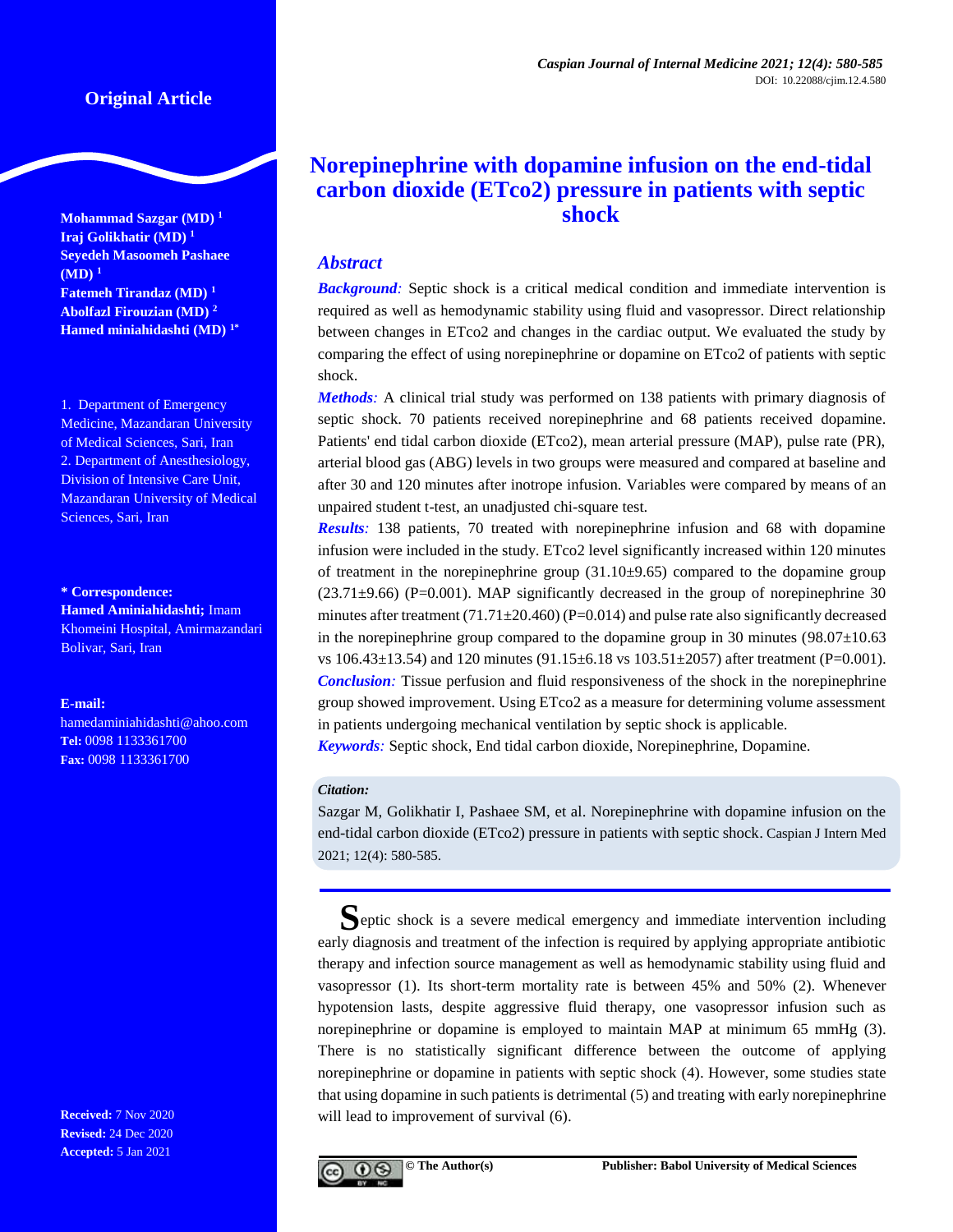On the other hand, some studies revealed that the mortality rate of patients with septic shock was lower among those who used dopamine [\(7\)](#page-5-5). Capnography is a noninvasive method used to measure end-tidal carbon dioxide (ETco2) and emergency physicians use it in various critical conditions [\(8\)](#page-5-6). Abnormal amount of ETco2 at the time of arrival to emergency ward has negative prognosis [\(9\)](#page-5-7). ETco2 is initially employed in diagnostic treatment of shock in emergency department (10). A lot of studies have shown direct relationship between changes in ETco2 and changes in the cardiac output [\(11,](#page-5-8) [12\)](#page-5-9). As the amount of ETco2 decreases, the amount of lactate and mortality rate increases among the patients with shock [\(13\)](#page-5-10). Therefore, this study aims at comparing the effect of using norepinephrine or dopamine on ETco2 of patients with infectious shock to find out if there is superiority between these two drugs on ETco2 as a measure of tissue perfusion.

## **Methods**

**Study patients:** This study is a randomized double-blind controlled clinical trial conducted from January 2016 till January 2018 in the emergency department of Imam Khomeini Educational and Treatment Hospital, the northern largest center with patient referral, Sari, Iran. It was approved by the Ethics Committee of Mazandaran University of Medical Sciences under the code of IR.MAZUMS.REC.95.1547. The research started after registration in the Iranian Registry of Clinical Trials under the code of IRCT2015101924606N1. Finally, written consent was obtained from all the patients or their next of kin. The inclusion criteria comprised patients aged 18 years or older, underwent mechanical ventilation, and required vasopressor (dopamine or norepinephrine) for shock therapy. All patients who underwent mechanical ventilation used Bennett 840 Ventilator for a 2-hour period with the following features: mode: SIMV, Machine rate: 10-12/min, Tidal volume: 8- 10cc/kg, PEEP: 3-5, and FIo2<50%. Those with suspected/confirmed infection source, having at least 2 criteria of systemic inflammatory response syndrome (SIRS) including temperature>38°C or <36°C, heart rate>90 beats/min, respiratory rate>20 breaths/min or Paco2<32 mm Hg, white blood cell count>12,000/mm3, <4,000/mm3, or >10% band cell, as well as being in shock condition were considered as patients with septic shock. On the other hand, patients under 18 years of age, with trauma, chronic lung

disease, definite brain death, cardiac arrhythmia, referred from other centers, or with more than 2-hour hospitalization in the emergency department were excluded from the study.

Protocol: Patients fulfilling the inclusion criteria were assigned into two groups. The first group received dopamine (D) and the second group received norepinephrine (N). Computer-generated randomization was done, and then odd and even patients were allocated in each group. The drugs were prepared with the similar form and volume in syringes and were packed and labeled by a number in opaque envelopes by the principal investigator. Then, the envelopes were given to pharmaceutic nurse in emergency department. Each patient was assigned a number by the emergency department pharmaceutic nurse based on randomization table and consistent with that number, a syringe was ordered by the resuscitation room nurse who was unaware of the type of the medication. The faculty member who was an emergency medicine specialist and was involved in recording the results did not know about the type of the drug, too. The only person who knew the codes was the principal investigator who was not involved in the study process.

The dosage of the drugs was prescribed according to the estimated weight of the patients. Group D received dopamine from a 5ml solution with 200 mg/ml concentration, Caspian Tamin Pharmaceutical-Co, Iran, with the initial dosage of 5- 20 µg/kg/min. Group N received norepinephrine from a 10 ml solution with 1 mg/ml concentration, Mr Sterop-Co, Belgium, with dosage of 0.5 up to 0.19  $\mu$ g/kg/min. In case the patient suffered from hypotension despite using the maximum dosage, open-label norepinephrine was administered. To increase cardiac output, inotropic agents were used. If vasopressor demand was fulfilled, first open-label medication and subsequently the study solution were stopped. The process took 2 hours and in case of any unwanted complications, the clinical trial medication was stopped and open-label drug was substituted.

**End points:** Initial outcome was ETco2 rate, and secondary outcome measures included the level of blood pressure, heart rate, O2 saturation, and blood gas condition.

**End points measurement:** ETco2 was measured and recorded with capnometry numerical, model IRMA2+, Phasien Co. Blood pressure, heart rate, O2 saturation, and blood gas conditions were also measured before clinical trial infusion, 30 minutes, and 120 minutes after initiation of the intervention. Furthermore, acute physiology and chronic health evaluation II (APACHE II) as well as simplified acute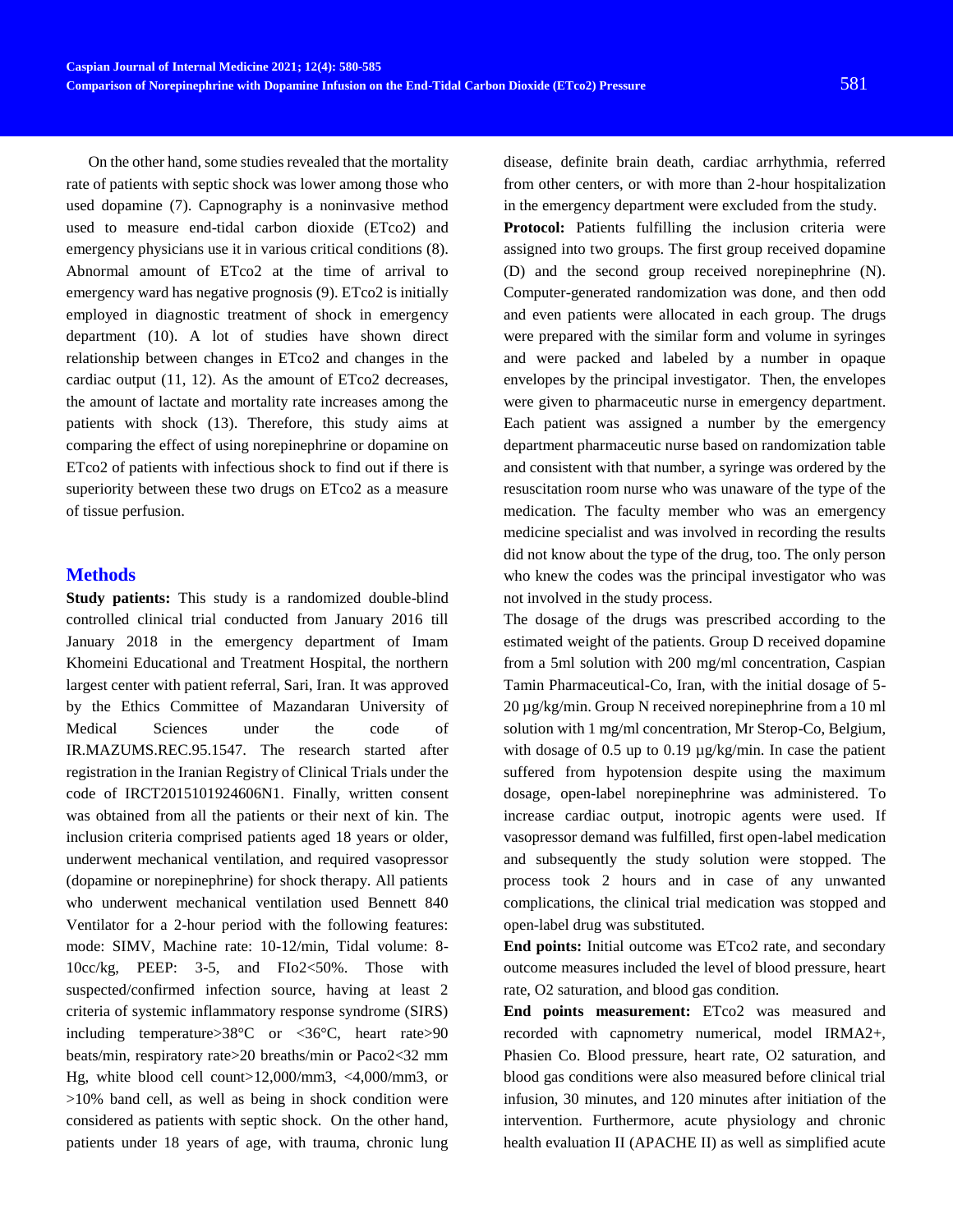physiologic score (SAPS II) were measured for each patient when entering the study.

**Statistical Analysis:** According to the previous studies [\(14,](#page-5-11) [15\)](#page-5-12), there were at least 68 patients in each group with 15% difference, power of 80% and two-sided significance level of 0.05%. The data were analyzed according to the intention-totreat (ITT) analysis. Differences in the primary outcome were analyzed by applying an unadjusted chi-square test. Results were presented as absolute and relative risks with 95% confidence intervals. Other binary end-points were analyzed with the use of chi-square test, and continuous variables were compared by means of an unpaired student's t-test or a Wilcoxon rank-sum test, as appropriate, using SPSS Version 15.0 (SPSS Inc., Chicago, IL). All reported p- values are twosided and have not been adjusted for multiple testing. The study statistician and investigators remained unaware of the patients' treatment assignments while performing the final analyses.

#### **Results**

Every year 150 patients out of approximately 40000 patients, hospitalized at emergency department of Imam Khomeini Hospital, Sari, suffer from septic shock. During a two-year study, 248 patients with septic shock referred to emergency department, out of whom 138 were recruited in this clinical trial study (figure 1).

Baseline characteristics of the patients are shown in table 1. As it is demonstrated, there are no statistically significant differences between the two groups.

ETco2 rate in both groups has been compared and is displayed in table 2. As it is revealed, at the beginning of the study and 30 minutes after the intervention, there are no significant differences between the two groups, though 120 after the intervention, ETco2 rate has significantly increased in the norepinephrine group. Over the course of time, ETco2 rate in the norepinephrine group has remarkably increased since the initiation of the study up to 120 minutes after the intervention and the difference was statistically significant (P=0.0001). ETco2 in the other group has decreased since the beginning of the intervention up to the next 30 minutes and it was statistically significant  $(P=0.0007)$ , though it was constant as the time passed. Secondary outcomes that were assessed are shown in table 3. All vital signs of the patients and blood gas values in both groups were similar, but 30 minute MAP in the norepinephrine group increased significantly in comparison to the dopamine group. However, 120 minutes after the intervention, MAP values got close to each other and no significant difference was observed. Heart rate of the patients in 30 and 120 minutes after the intervention, in norepinephrine group significantly decreased in comparison to the other group. Furthermore, O2sat and CO2 pressure in 120 minutes after the intervention significantly increased in comparison to epinephrine group.



**Figure1. Patient flowchart**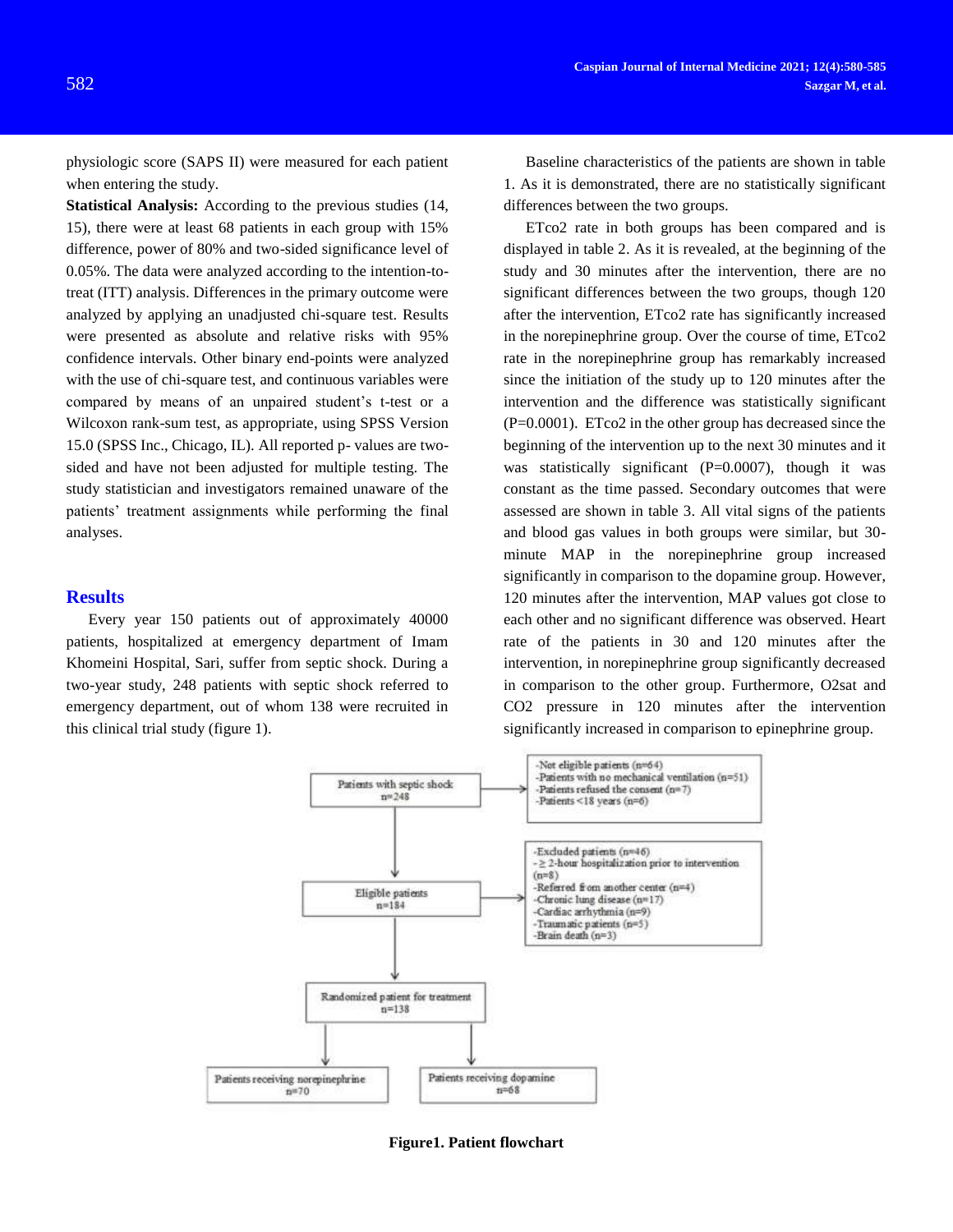#### **Table 1. Baseline Characteristics of the Patients**

| <b>Variable</b>                  |                                      | <b>Dopamine</b> | <b>Norepinephrine</b> | P value |
|----------------------------------|--------------------------------------|-----------------|-----------------------|---------|
|                                  |                                      | $(n=68)$        | $(n=70)$              |         |
| Age-year                         | Median(SD)                           | 75.33(15.17)    | 66.11(16.91)          | 0.107   |
| Sex-no. $(\%)$                   | Male                                 | 40(58.82)       | 42(60)                | 0.888   |
|                                  | Female                               | 28 (41.17)      | 28 (40)               |         |
| <b>APACHE II</b>                 | Median                               | 31              | 31                    |         |
|                                  | Inter quartile range                 | 6.75            | 13                    | 0.664   |
| <b>SAPS II</b>                   | Median                               | 73              | 74                    |         |
|                                  | Inter quartile range                 | 13.75           | 23                    | 0.554   |
| Arrhythmia                       | Beginning: Mean (%)                  | 6(8.82)         | 6(8.57)               | 0.971   |
|                                  | 120 min after intervention: Mean (%) | 6(8.82)         | 6(8.57)               | 0.971   |
| Mortality at 30 days; no. $(\%)$ |                                      | 35 (51.47)      | 45 (64.28)            | 0.127   |

SD, Standard Deviation; APACHE II, Acute Physiology and Chronic Health Evaluation II; SAPS II, [Simplified Acute Physiology Score.](https://www.google.com/url?sa=t&rct=j&q=&esrc=s&source=web&cd=&cad=rja&uact=8&ved=2ahUKEwiwvO2eqrvtAhWrQxUIHcJ3Df4QFjAAegQIAxAC&url=https%3A%2F%2Fwww.mdcalc.com%2Fsimplified-acute-physiology-score-saps-ii&usg=AOvVaw3E2KS6OEgiKSJGP7l9za6l)

## **Table 2. ETco2 Measurement**

| <b>Time</b>                   | Norepinephrine $(n=70)$ Dopamine $(n=68)$ P value |              |        |
|-------------------------------|---------------------------------------------------|--------------|--------|
| $Mean \pm SD$                 |                                                   |              |        |
| Beginning of the intervention | 26.20(9.06)                                       | 25.84(9.11)  | 0.815  |
| 30 min after intervention     | 26.30(9.95)                                       | 23.10(10.61) | 0.074  |
| 120 min after intervention    | 31.10 (9.65)                                      | 23.71 (9.66) | <0.001 |
|                               |                                                   |              |        |

SD, Standard Deviation

### **Table 3. Secondary Outcomes and Adverse Events**

| <b>Variable</b>                |                            | <b>Norepinephrine</b> | <b>Dopamine</b>     | P value |
|--------------------------------|----------------------------|-----------------------|---------------------|---------|
| <b>Mean</b> ±SD                |                            | $(n=70)$              | $(n=68)$            |         |
|                                | Beginning                  | 54.77±8.489           | $55.06 \pm 6.059$   | 0.820   |
| <b>MAP</b>                     | 30 min after intervention  | $71.71 \pm 20.460$    | $61.84 \pm 12.276$  | 0.014   |
|                                | 120 min after intervention | 73.50±18.588          | $73.74 \pm 10.641$  | 0.928   |
|                                | Beginning                  | $109.34 \pm 15.27$    | $106.69 \pm 16.54$  | 0.329   |
| <b>PR</b>                      | 30 min after intervention  | $98.07 \pm 10.63$     | $106.43 \pm 13.54$  | 0.001   |
|                                | 120 min after intervention | $91.15 \pm 6.18$      | $103.51 \pm 2057$   | < 0.001 |
|                                | Beginning                  | $96.94 \pm 4.83$      | $96.60 \pm 4.03$    | 0.655   |
| O <sub>2</sub> saturation      | 30 min after intervention  | $99.06 \pm 2.13$      | $99.04 \pm 2.14$    | 0.972   |
|                                | 120 min after intervention | $99.03 \pm 1.62$      | $99.98 \pm 0.01$    | < 0.001 |
|                                | Beginning                  | $7.17 \pm 0.211$      | $7.18 \pm 0.152$    | 0.694   |
| <b>Blood PH</b>                | 30 min after intervention  | $7.24 \pm 0.186$      | $7.20 \pm 0.141$    | 0.194   |
|                                | 120 min after intervention | $7.28 \pm 0.155$      | $7.26 \pm 0.132$    | 0.431   |
|                                | Beginning                  | $17.67 + 4.779$       | $17.26 \pm 4.141$   | 0.588   |
| Blood Hco3                     | 30 min after intervention  | $17.89 \pm 4.869$     | $16.58 \pm 2.846$   | 0.055   |
|                                | 120 min after intervention | $18.69{\pm}4.023$     | $18.99 \pm 2.370$   | 0.585   |
|                                | Beginning                  | $50.60 \pm 25.837$    | $47.00 \pm 22.373$  | 0.382   |
| Blood Co <sub>2</sub> pressure | 30 min after intervention  | $47.477 \pm 18.601$   | $40.411 \pm 12.186$ | 0.009   |
|                                | 120 min after intervention | $44.47 \pm 17.56$     | $37.45 \pm 12.636$  | 0.009   |

SD, Standard Deviation; MAP, Mean Arterial Pressure; PR, Pulse Rate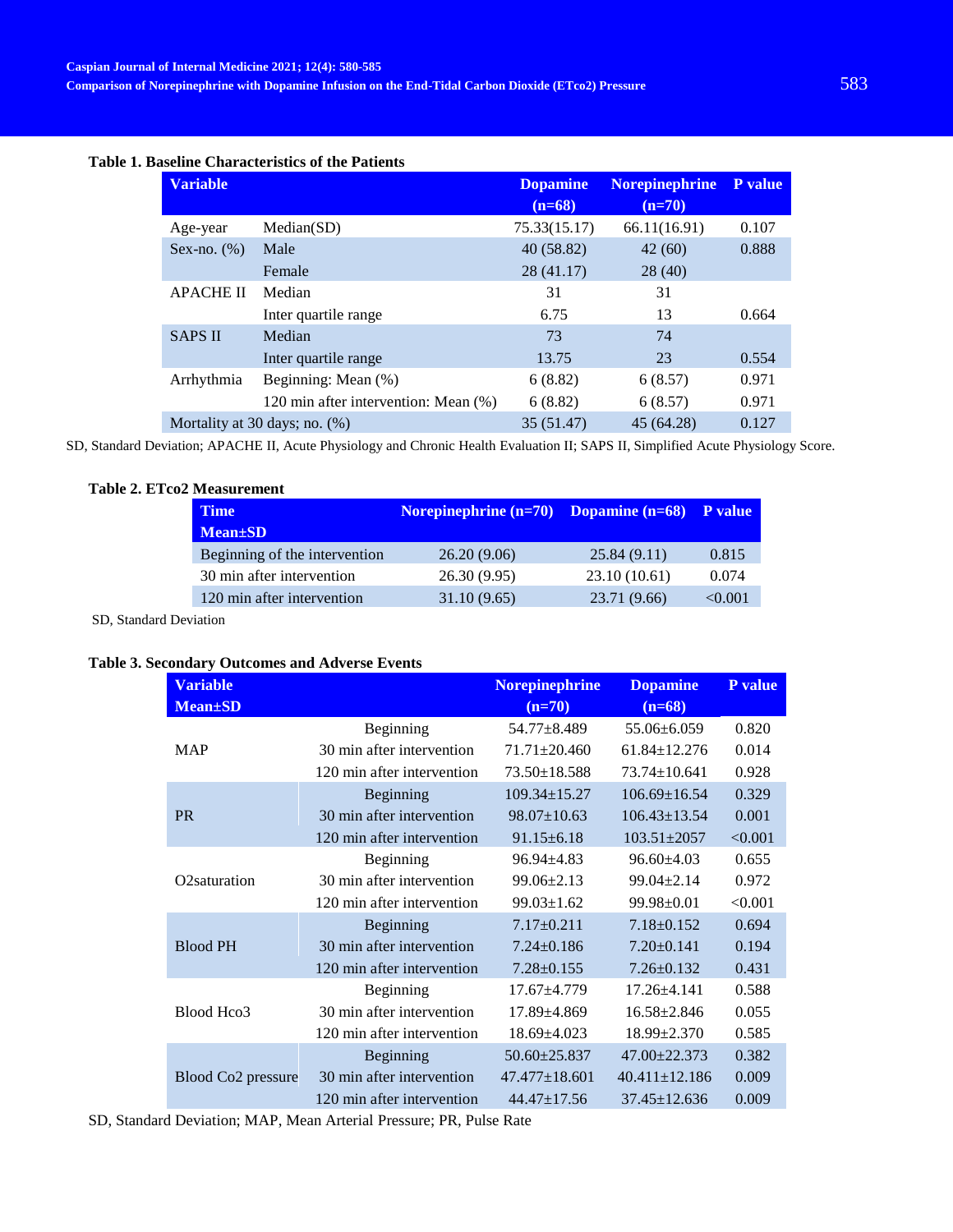This clinical trial study revealed that ETco2 rate and Co2 pressure of blood in patients with septic shock receiving norepinephrine were significantly higher than those receiving dopamine. Although some vital signs such as MAP, O2 saturation, blood Hco2, blood PH, and mortality rate of people in the two groups did not have significant differences, the heart rate in patients receiving norepinephrine decreased during time in comparison with the dopamine group. De Backer et al. demonstrated that mortality rate of patients with septic shock receiving dopamine or norepinephrine was not statistically significant, though complications such as cardiac arrhythmia increased in the dopamine group [\(4\)](#page-5-2). However, in this study arrhythmia rate in both groups were not significantly different which may be due to short period of follow-up (up to 120 minutes). Several studies have shown that using dopamine in patients with shock leads to higher mortality rate, cardiac arrhythmia, and digestive complications [\(16-18\)](#page-5-13).

A prognostic marker for mortality in hospital is ETco2 of less than 25 [\(19\)](#page-5-14). In this study, despite the similarity of the ETco2 in both groups at the beginning of the study and after 120 minutes, ETco2 in the norepinephrine group considerably increased, though it had no association with the mortality rate. More than 5.8% increase in ETco2 rate is indicative of fluid responsiveness of the patients; therefore, cardiac output can be improved by 500 cc increase in isotonic fluid [\(20,](#page-5-15) [21\)](#page-5-16). In this study, ETco2 increased in norepinephrine group after the beginning of the study to 120 minutes. Therefore, it can be concluded that cardiac output in these patients has improved and that during shock therapy, one can increase the cardiac output using 500 cc of fluid. Although Guirgis FW et al. in their study revealed that there is no relationship between ETco2 and central venous oxygen saturation (SCVo2) as a clinical improvement marker of the patient in goal of early sepsis therapy, a significant relationship was found between lactate and ETco2. However, at the end, lactate had no significant relationship with ETco2 between 6-hour changes [\(22\)](#page-5-17). Since our study has been done in a 2-hour period, ETco2 changes as a marker in goal of early sepsis therapy was not assessed. In the study conducted by Rui Q, heart rate of the patients with shock using dopamine infusion significantly increased in comparison to those receiving norepinephrine, but no significant difference was observed in the MAP of the patients in the two groups [\(16\)](#page-5-13). Our study confirmed these findings, as well. Like any other study, this study had some

limitations. First of all, since most of the patients were transferred to ICU after emergency department, they have been followed-up only for 2 hours. Moreover, chronic pulmonary patients were excluded from the study, though patients with acute respiratory distress, pulmonary edema, and pulmonary consolidation syndrome were involved in the study. This could affect the ventilation to perfusion proportion as well as ETco2 rate. Thirdly, this emergency department is the central ward for receiving patients in the north of Iran and these patients had to be excluded from the study; therefore, data collection was hard to do. Hence, further studies are required with a longer period of time as well as considering ETco2 changes as markers in volume assessment in goal of early sepsis therapy.

During septic shock treatment, heart rate of the patients decreased, while ETco2 significantly increased in the norepinephrine group in comparison to the dopamine group. This can be indicative of improvement in tissue perfusion and fluid responsiveness of the shock in the norepinephrine group, though further studies are required to consider ETco2 as a prognostic marker in treatment of patients with septic shock. Using ETco2 as a measure for determining volume assessment in patients undergoing mechanical ventilation by septic shock is applicable, but in patients with spontaneous respiration and other factors for shock, further studies are required.

#### **Acknowledgments**

We sincerely thank staff of the Emergency Department of Imam Khomeini Hospital, Sari, Mazandaran province, Iran.

**Funding:** This study was funded by the Deputy for Research and Technology of the Mazandaran University of Medical Sciences (grant number 1547).

**Conflicts of interest:** There are no conflicts of interest. **Author contributions**

All authors met the standard criteria of authorship based on the recommendations of the international committee of medical journal editors.

#### **References**

<span id="page-4-0"></span>1. Rhodes A, Evans LE, Alhazzani W, et al. Surviving sepsis campaign: International guidelines for management of